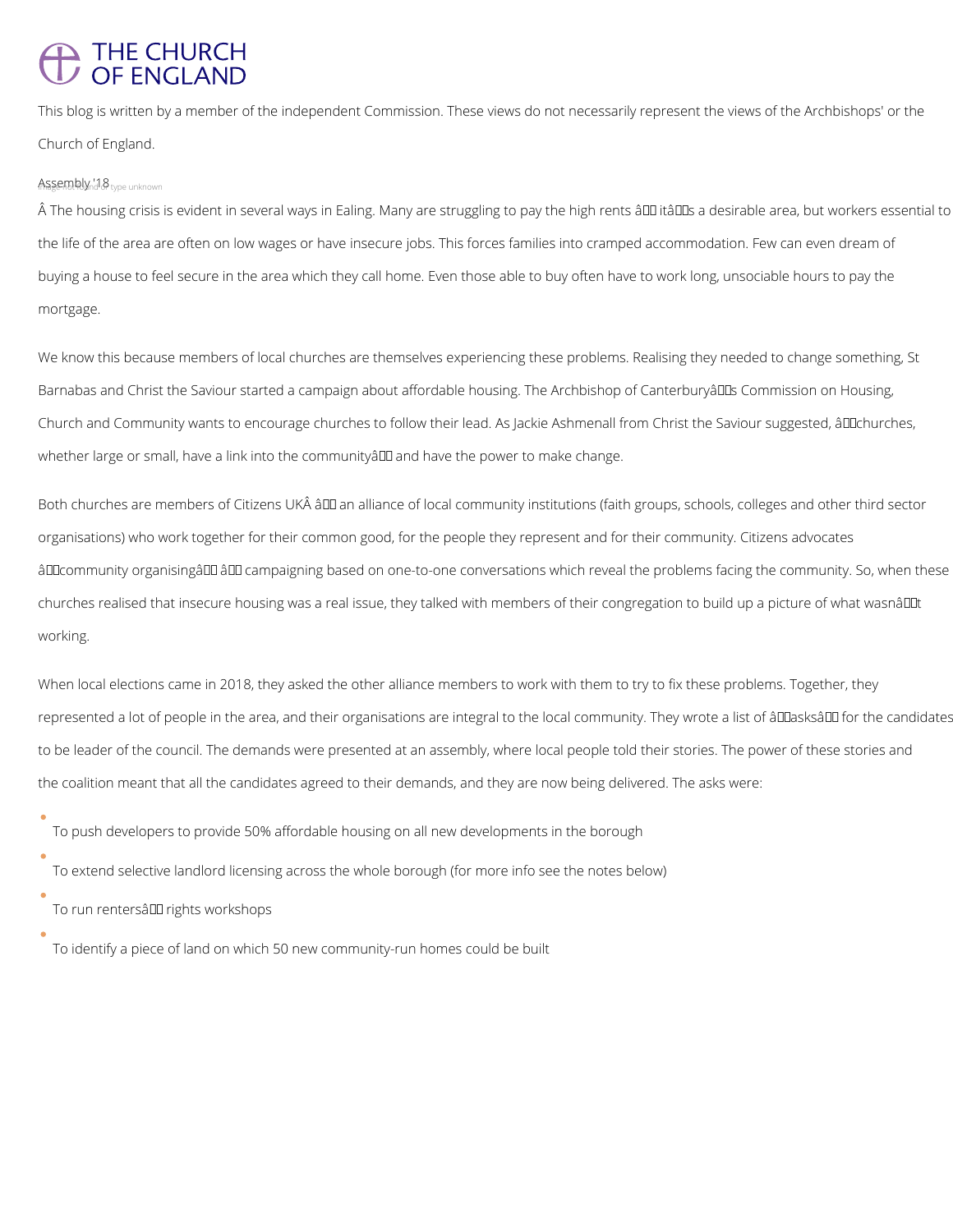Jackie said that their success was because â€~we're not a pressure group'. Instead, t their community. They believe in building relationships rather than making impossible deman unique perspective:  $\hat{a} \in \tilde{ }$ l don $\hat{a} \in \tilde{ }$ t leave my faith outside the door $\hat{a} \in \tilde{ }$  when meeting with pol community organising is a natural extension of the churches  $\hat{\mathbf{a}} \in \mathbb{M}$  mission  $\hat{\mathbf{a}} \in \mathbb{M}$  combining dired systemic issue $\hat{a} \in \mathbb{M}$ . It's also had a significant impact on the internal culture of the church, f building leaders and enabling the clergy to be more effective in mission and change manager

Â

Jackie is really proud of the wins they have had, but she says the process itself has also be between church members, who hadn't realised what others were going through.

The housing crisis affects us all. There are lots of ways for churches to respond  $\hat{a} \in H$  from di all start with understanding the problem. Å Why not spend some time listening to people mos congregation?

## [Want to receive occasional updates from the Commission on our work and stories from](https://mailchi.mp/b276574b43d4/abchousing) around Notes:

 $1\cdot$ Membership of Citizens UK costs a church between  $\hat{A}$ £1,000 and  $\hat{A}$ £2000 a year.

 $2 \cdot$ Alongside one-to-one conversations of up to an hour, the affordable housing asks were bas

- $3\cdot$ The first three asks have already been delivered. Land for the community-run housing sche and Ealing Citizens is now working with partners to deliver the homes.
- $4\cdot$ Selective landlord licensing: $\hat{A}$  Ealing Council requires landlords to apply for a license if th where there is a particular issue with the quality of properties. It was asked that this be extended across the which which we whole across the whole across the whole borough  $\alpha$ require permission from national government.